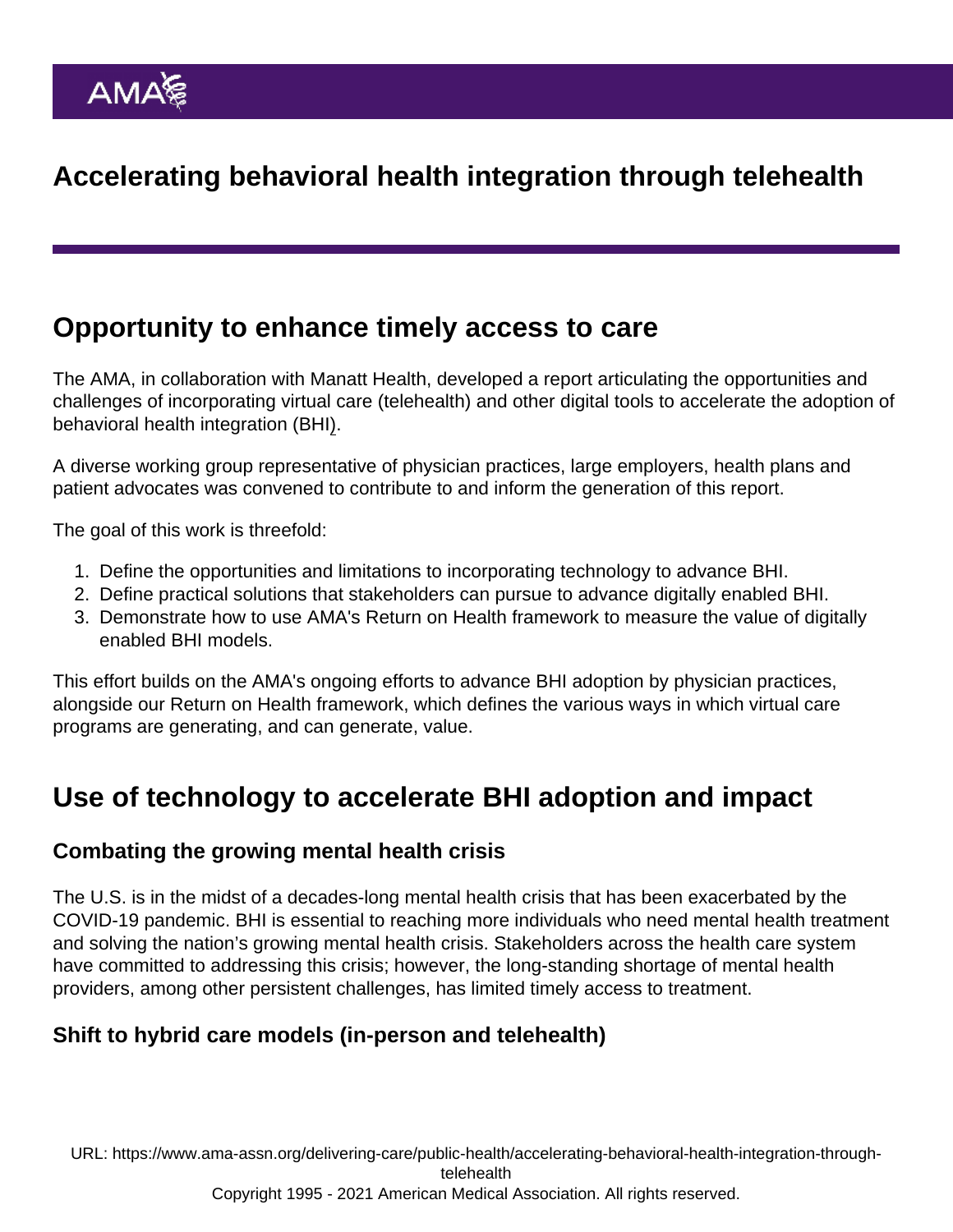The current shift within the U.S. health care system toward hybrid models that fully integrate in-person and virtual care presents a unique opportunity to enhance the overall effectiveness of BHI. Technology can enhance patient management and treatment, support integration, limit fragmentation of care and ultimately generate value for both patients and providers throughout the BHI patient journey within primary care.

## Defining practical solutions for stakeholders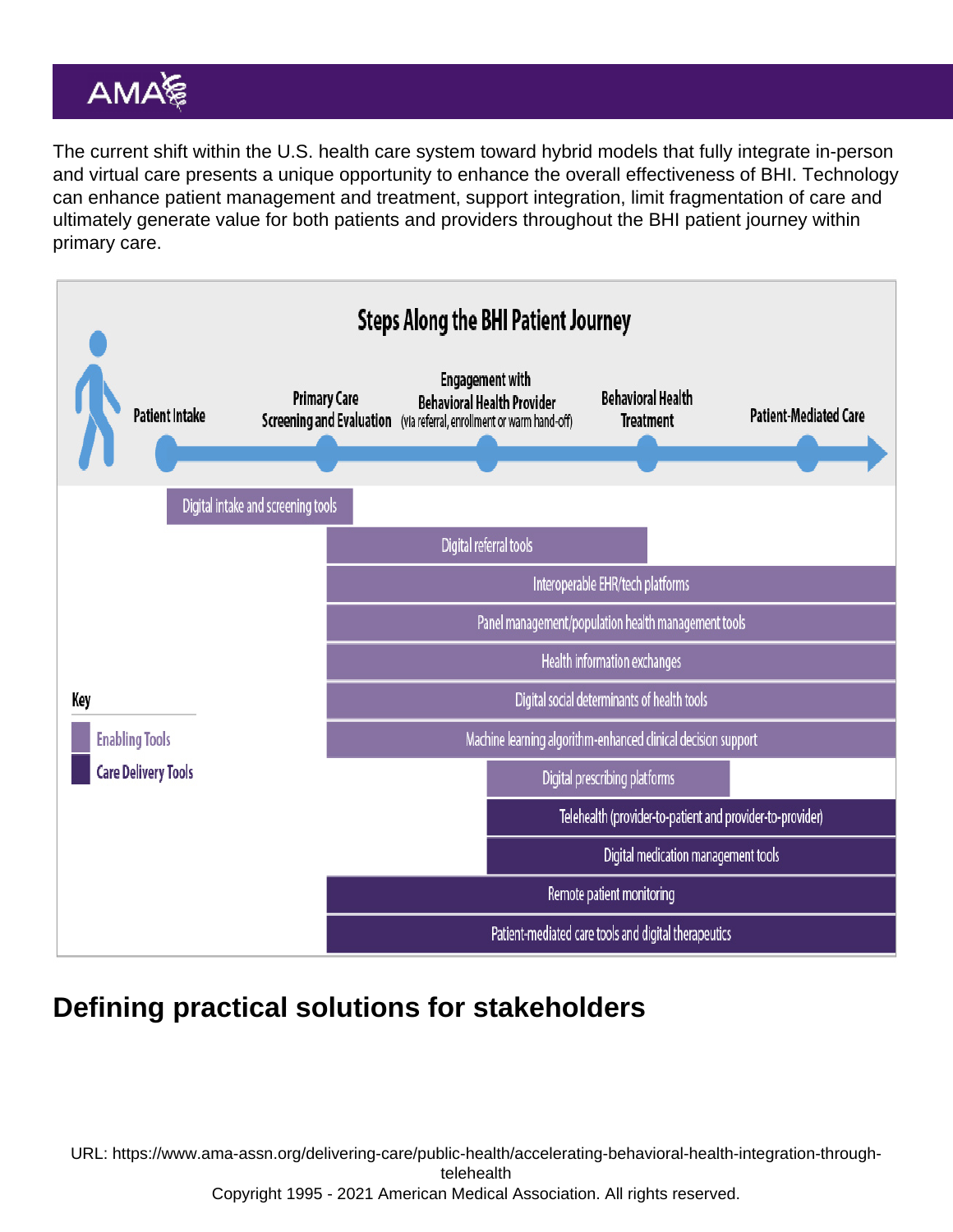The report includes comprehensive, practical solutions that stakeholders—physician practices and systems, health plans and coverage programs, federal and state policymakers, employers and private or publicly-traded behavioral health companies—can pursue to advance digitally enabled BHI. For example:

- Physician practices and health systems: Increase behavioral health diagnosis and treatment rates by incorporating evidence-based digital health solutions and enabling technology into standard workflows.
- Health plans: Increase BHI adoption by expanding coverage and fair payment with a margin for all stakeholders utilizing the Collaborative Care Model (CoCM) and other BHI models.
- Policymakers (Federal): Grow the behavioral health workforce by increasing federal funding for efforts such as loan forgiveness and new residency and training programs.
- Employers: Reduce out-of-pocket costs for employees seeking care by evaluating how and when to apply cost-sharing.
- **Private or publicly-traded behavioral health companies:** Generate robust clinical and economic evidence for digitally enabled BHI by working with stakeholders to develop national standards for BHI technologies.

# Value framework in action

Demonstration of the comprehensive value that BHI generates for providers, patients and society at large could further drive adoption among primary care specialists. The value framework presented in the [AMA's Return on Health report](https://www.ama-assn.org/practice-management/digital/amas-return-health-telehealth-framework-practices) is a useful tool that can be used to achieve this aim.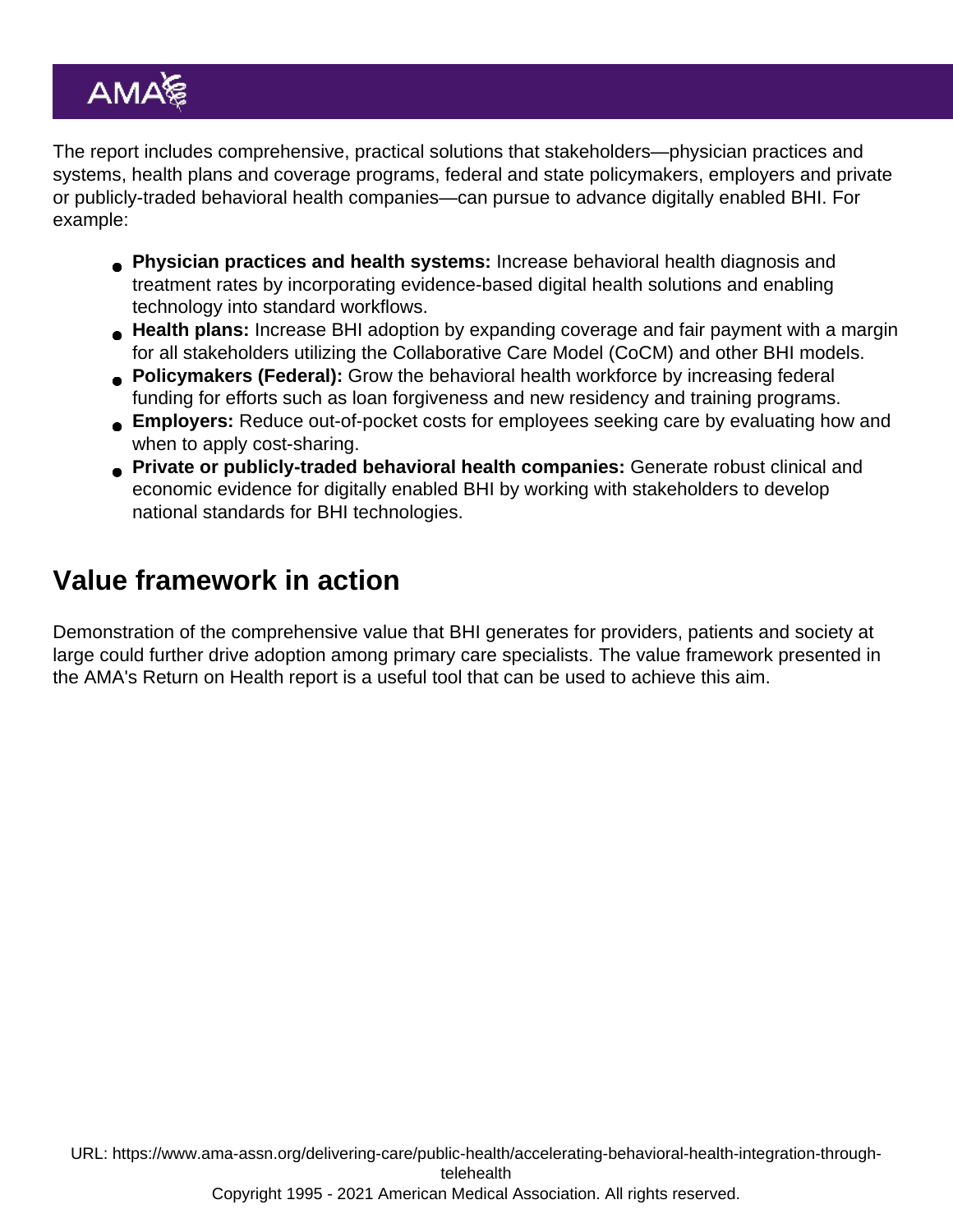### Making accessible, equitable treatment a reality

There is ample evidence that BHI produces superior patient outcomes, improves patient experience and access to care, and can generate cost savings. All stakeholders have a critical role to play in making accessible and equitable treatment that addresses peoples' mental and physical health needs a more standard practice within primary care.